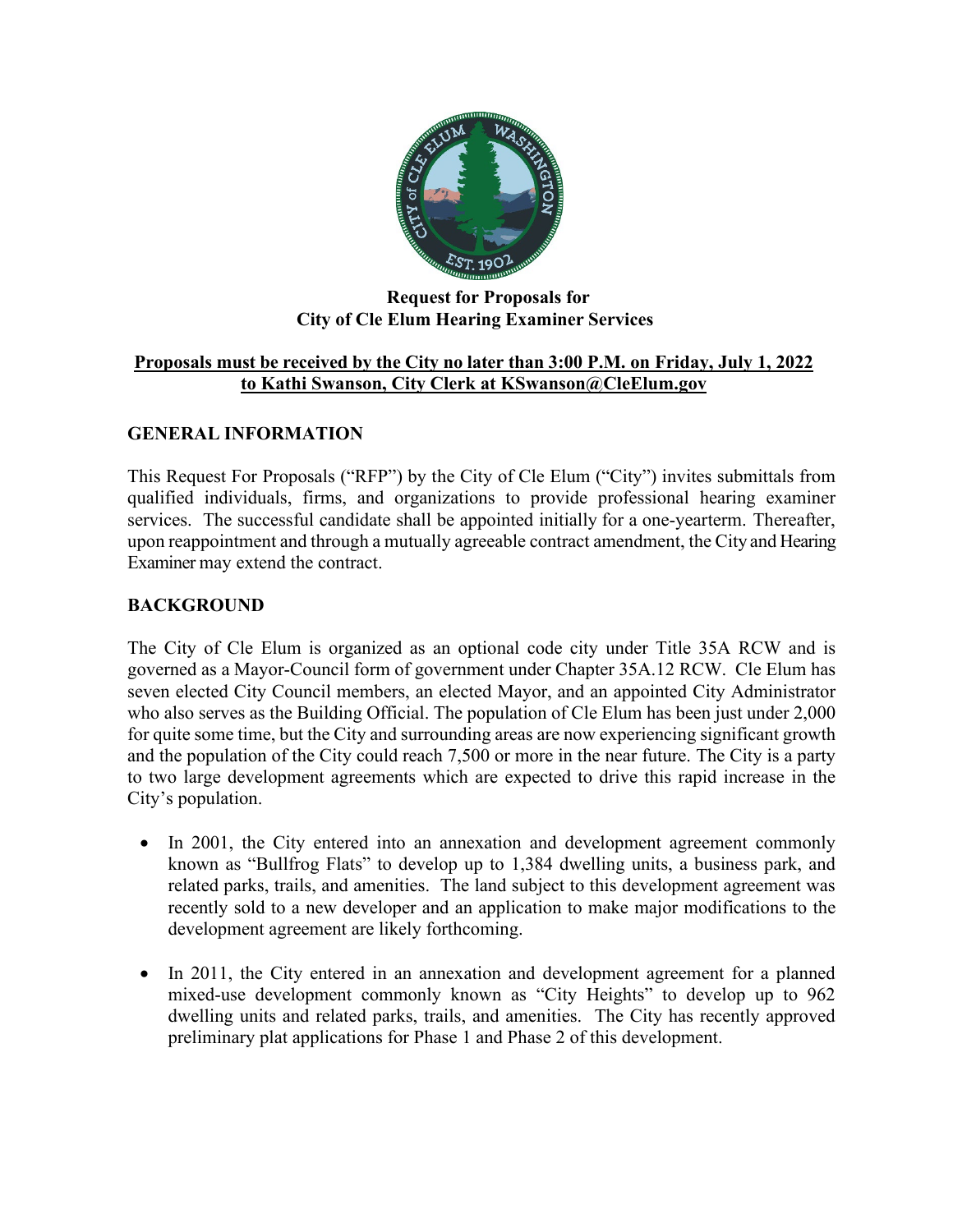#### **DUTIES RELATED TO HEARINGS AND DECISIONS**

Chapter 2.60 of the Cle Elum Code ("CEMC") establishes the Office of Hearings Examiner of the City of Cle Elum and CEMC 14.30 identifies the types of permits and appeals to be heard by the examiner. The purpose of Chapter 2.60 CEMC is as follows:

> *The purposes of this chapter are to establish a Hearings examiner system to review certain type of project permits and appeals in the city of Cle Elum, to ensure procedural due process, to provide greater separation from the legislative decisions on land use regulations and administration of land use regulations, and to provide for a process that is effective for such matters as may be assigned to the hearings examiner's jurisdiction.*

In addition, Chapter 2.13 CEMC establishes the Office of the Code Enforcement Hearing Examiner and provides as follows:

> *The purpose of this chapter is to provide a system of code enforcement which will address the following objectives:*

> *A. The need to separate the application of regulatory controls from planning;*

> *B. The need to protect the health, safety and welfare of the community;*

> *C. The need to assure the principles of fairness and due process of law in regulatory enforcement;*

> *D. The need to provide a civil enforcement system as a means to enforce Cle Elum Municipal Code violations.*

The individual, firm, or organization selected will serve in both of these capacities and is expected to hear all matters as delegated to the position through the Cle Elum Code or other applicable laws or regulations.

The City Planning Department is charged with administration and enforcement of all land use, site development, and environmental regulations in Cle Elum. The City provides clerk assistance in preparation of cases, and staff support during hearings including preparation of legal notices, providing electronic mailing and distribution of notices and decisions, and providing a staff recommendation for each application before the Hearing Examiner. Electronic copies of staff recommendations and records provided for the Hearing Examiner's use will be provided via email in electronic format. Staff will also facilitate hearing audio/visual recordings.

All hearings must be consistent with the requirements of due process and the Appearance of Fairness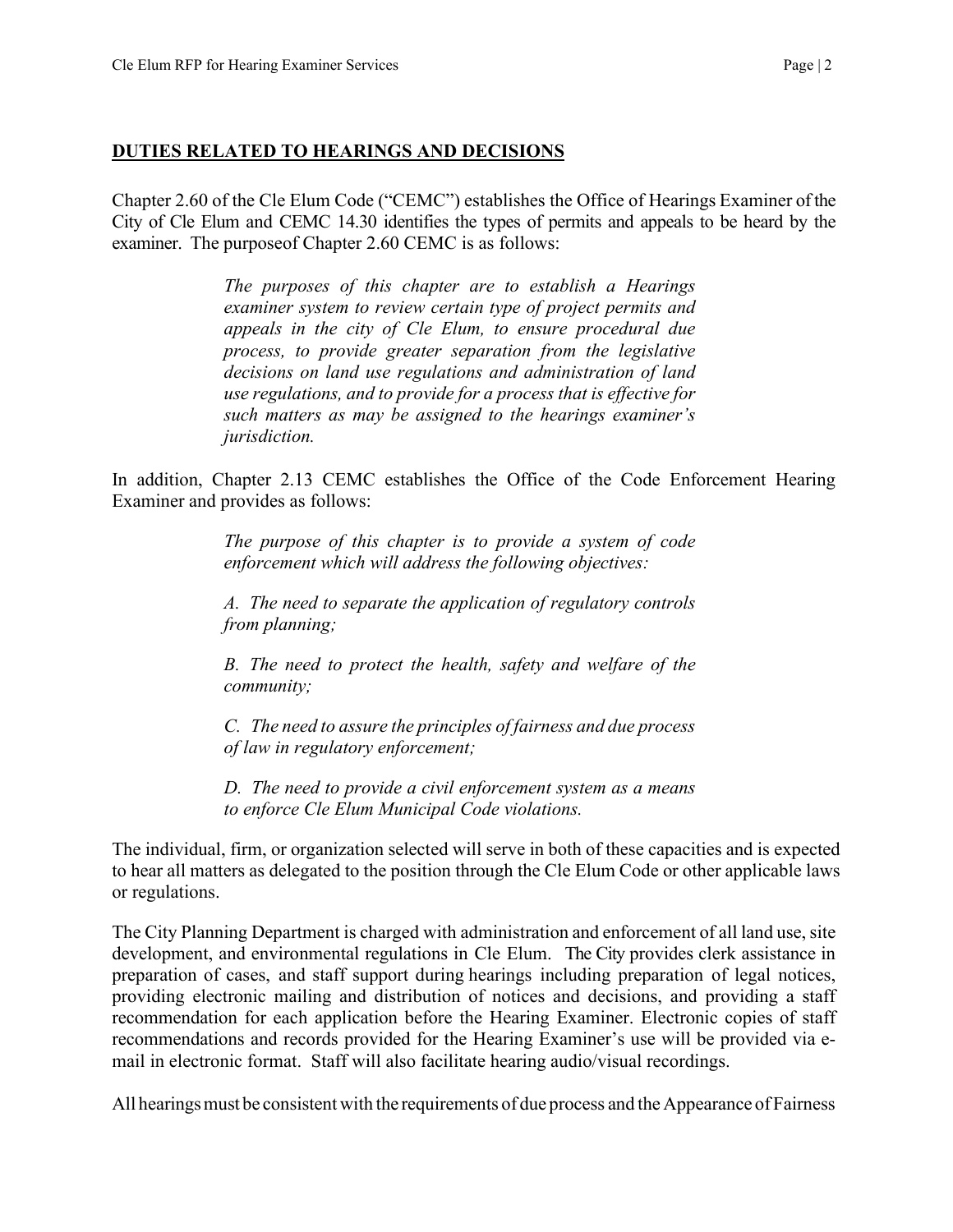Doctrine, in addition to the requirements of the Cle Elum Code. The Hearing Examiner will render clear, defensible, written decisions that include detailed findings of fact and conclusions of law, with citations to the record and cogent legal analysis consistent with applicablelaw.

Hearing Examiner duties include, but are not limited to:

- 1. Providing Hearing Examiner Rules of Procedure that govern the conduct of proceedings and the issuance of recommendations and decisions. Such Rules of Procedure will be provided to the City for City review and approval;
- 2. Hearing cases as assigned and preparing clear, defensible written decisions or recommendations; and
- 3. It may be necessary for the Hearing Examiner to visit proposed development sites prior to rendering a decision or recommendation.

# **TECHNOLOGICAL REQUIREMENTS**

- 1. All permit files, documents, and hearing records are processed and transmitted electronically, including document transfers to the Hearing Examiner. Case documents may be exchanged through e-mail by means of .pdf or Microsoft Word documents or through a file sharing site such as Dropbox.
- 2. The Hearing Examiner must have adequate technology and equipment to receive large volumes of records in electronic form. No paper copies of permit files, hearing records, or submitted exhibits will be provided to the Hearing Examiner from the City; and
- 3. Absent extenuating circumstances, hearings will be held virtually. The Hearing Examiner must have adequate technology and equipment to ensure successful audio and video connection capabilities.

# **INSURANCE REQUIREMENTS**

Prior to beginning work, the Hearing Examiner and Pro Tempore Hearing Examiner will be required to procure and maintain at their expense, for the duration of the contract, insurance coverage as described in the Contract for Services. Evidence of insurance must be presented to the City Administrator's Office prior to execution of the contract.

# **CONFLICTS OF INTEREST**

The Hearing Examiner and Pro Tempore Hearing Examiner shall be prepared to recuse him or herself from any case where a potential conflict of interest exists. The Hearing Examiner will conduct conflicts check on each case assigned before completing any work on the case. In the event there is a conflict, the Hearing Examiner will recommend a pro tempore Hearing Examiner, if one has not already been identified.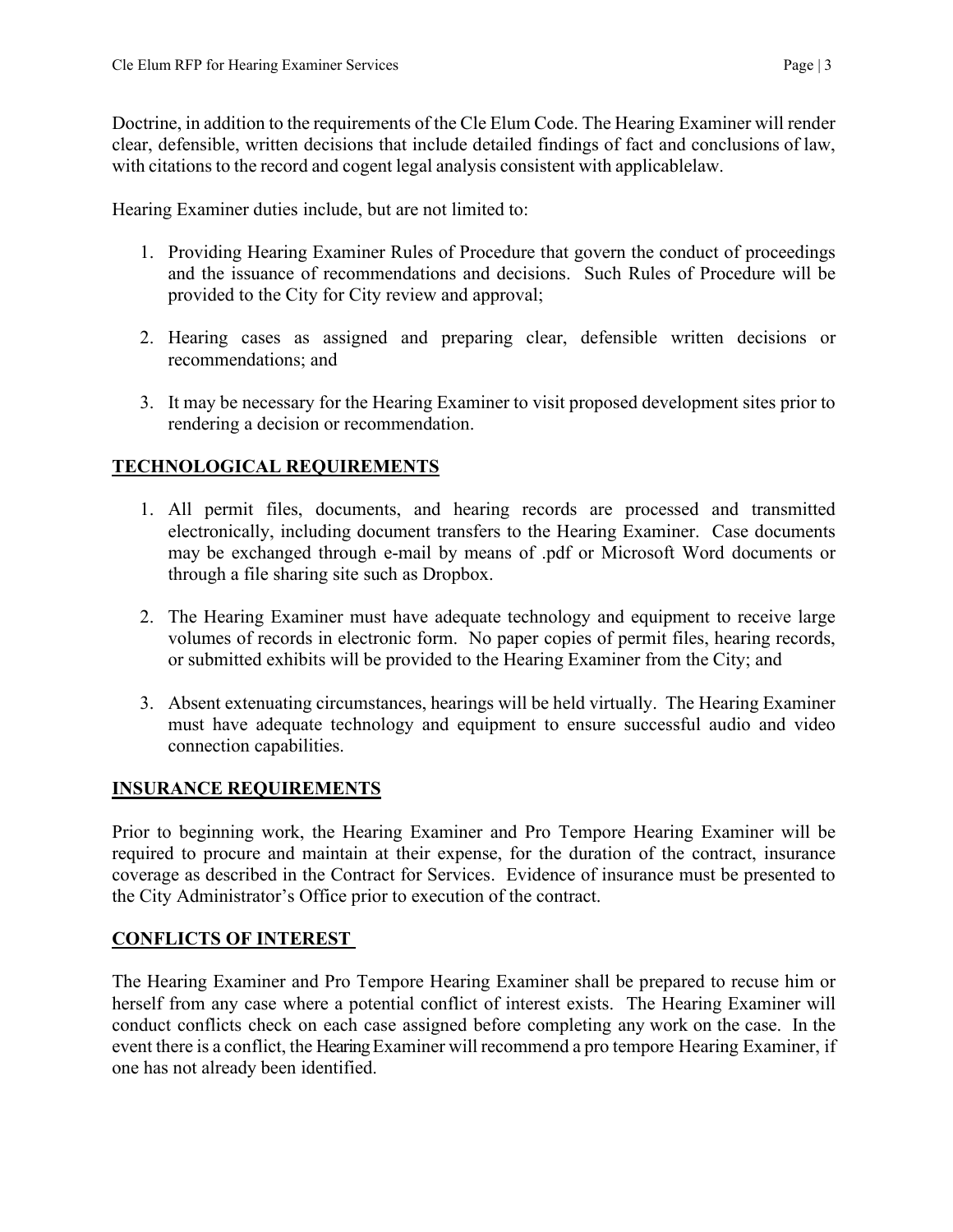#### **CONTRACT REQUIREMENTS**

A professional services agreement will be executed to contract for these services. A proposed Agreement (Contract) is attached hereto in Appendix A though further revisions may still be made by the City. Proposals should incorporate this proposed agreement or proposed modifications to it as a part of their proposal.

### **SUBMITTAL REQUIREMENTS**

Proposals shall be well organized and should provide the following information in a clear and concise manner. Please note that all documents submitted are a public record and subject to disclosure, unless exempt under state law.

- 1. A transmittal letter that identifies the contents of the proposal and pertinent contact information.
- 2. A description of the individual, firm, or organization proposing to provide hearing examiner services to the City.
- 3. A resume highlighting the experience and professional credentials of the person proposed to serve as the Cle Elum Hearing Examiner and the Examiner Pro Tempore (if proposed), including the bar number, and areas of expertise.
	- a. Please note that the proposed Hearing Examiner must have a Juris Doctor degree and be licensed in good standing to practice law in the State of Washington.
- 4. A description of the proposed Hearing Examiner's relevant experience as a Hearing Examiner, including experience with land use and zoning law, environmental law, shoreline law, building codes, and related hearing processes.
	- a. Please identify all communities that the proposed Hearing Examiner has provided examiner services to during the past five years including the types and approximate number of cases by year.
	- b. A description of the extent Applicant's familiarity with Cle Elum's municipal code and processes and/or of communities similar to Cle Elum.
	- c. A digital copy or link to a recent decision written by the proposed Hearing Examiner involving a larger-scale or more complex development and a decision involving a smaller sale and more routine project or appeal.
	- d. Please note that Applicants must disclose if they have ever been the subject of a complaint to a professional organization or regulatory body and describe the nature of the complaintand the outcome.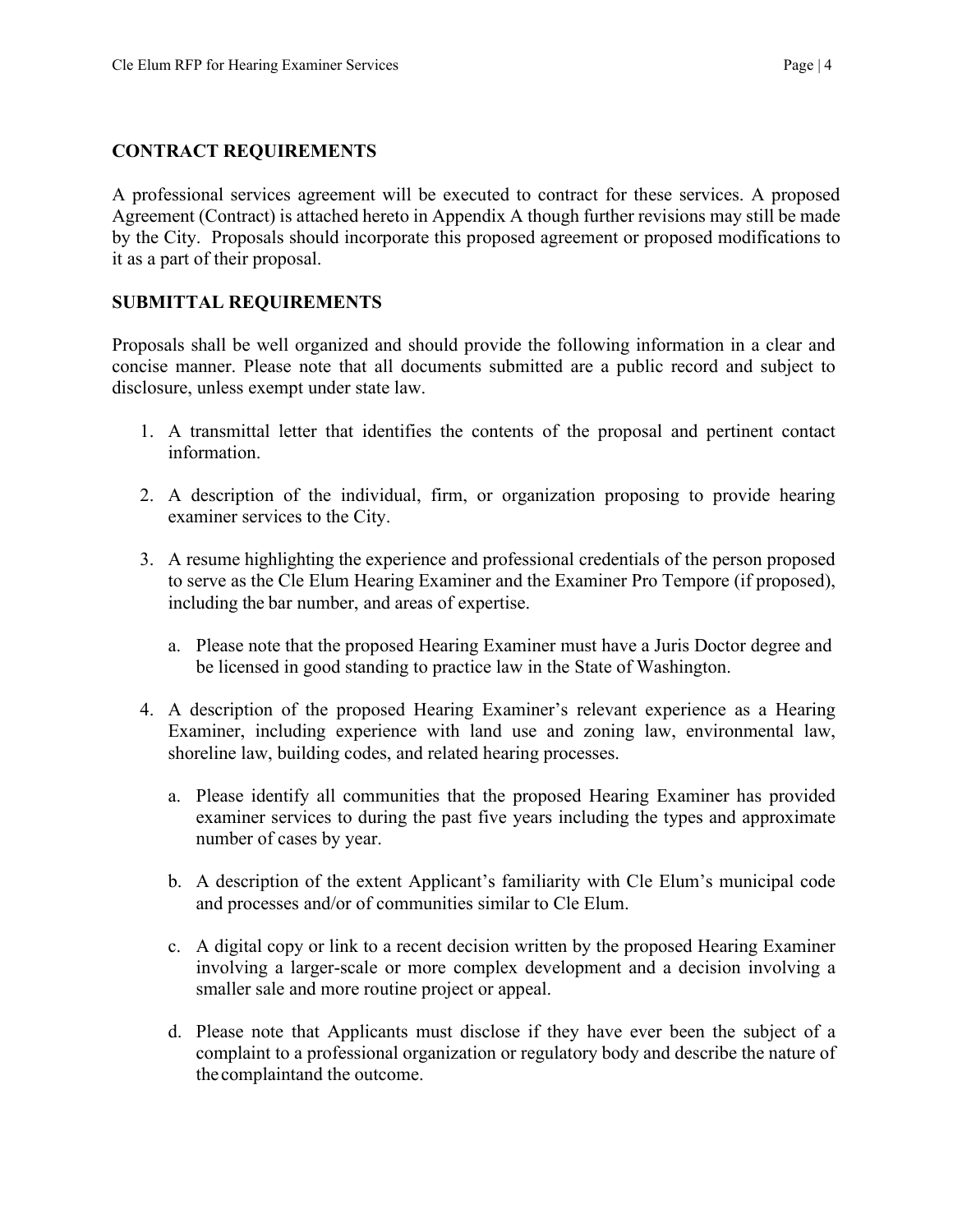- 5. A description of the proposed services to be provided and the availability of the person(s) that will provide these services. Please include each of the following tasks:
	- a. Prehearing conferences.
	- b. Regular scheduled hearings including continuations (in person, virtual, and hybrid).
	- c. Drafting of decisions and recommendations.
	- d. Pre/Post Hearing Orders (including but not limited to orders on requests for clarification, requests for reconsideration, requests for additional exhibits tobe added to the record); and
- 6. The proposed method of compensation including the hourly rates of all persons that may be involved in the provision of services, travel costs, and all other costs that would be billed to Cle Elum if the proposal is accepted.

**One electronic copy of the proposal must be received by the City no later than 3:00 P.M. on Friday, July 1, 2022 to Kathi Swanson, City Clerk at [KSwanson@CleElum.gov.](mailto:KSwanson@CleElum.gov)** Interviews will be scheduled thereafter.

For more information about the Cle Elum Office of Hearing Examiner and the Office of Code Enforcement Hearing Examiner, please contact City Administrator Rob Omans at [ROmans@CleElum.gov.](mailto:ROmans@CleElum.gov) or City Planning Consultant Gregg Dohrn at [GDohrn@CleElum.gov.](mailto:GDohrn@CleElum.gov)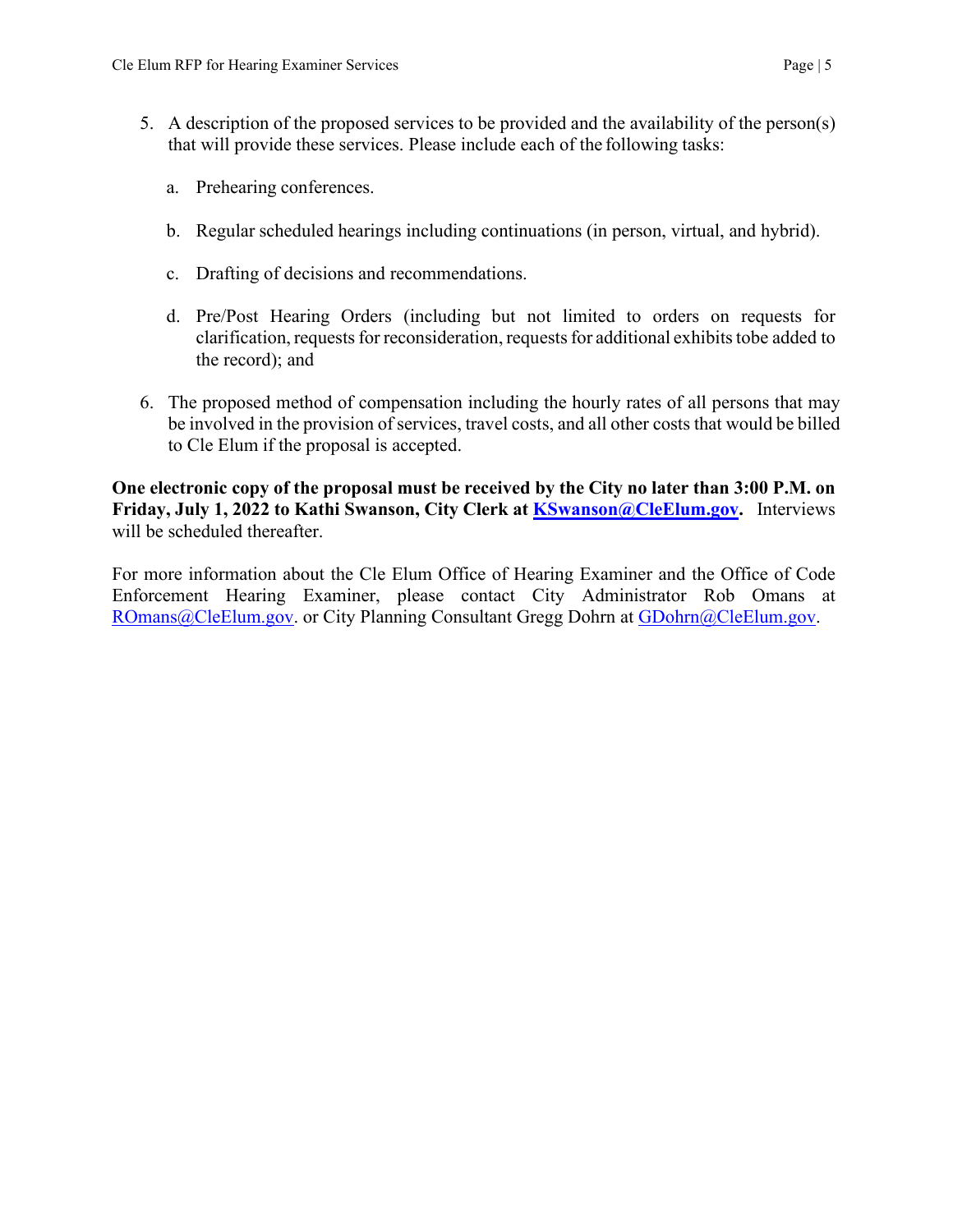#### **Appendix A Proposed Contract for Professional Services**

### **CONTRACT FOR SERVICES City of Cle Elum and \_\_\_\_\_\_\_**

This Agreement is entered into by and between the City of Cle Elum, Washington, a municipal corporation of the State of Washington, hereinafter referred to as "the City," and \_\_\_\_\_\_\_\_\_\_, hereinafter referred to as "the Contractor."

WHEREAS, the City has determined the need to have certain services performed for its citizens; and

WHEREAS, the City desires to have the Contractor perform such services pursuant to certain terms and conditions.

NOW, THEREFORE, IN CONSIDERATION OF the mutual benefits and conditions set forth below, the parties hereto agree as follows:

1. Scope of Services to be Performed by Contractor. The Contractor shall perform those services described on Exhibit A attached hereto and incorporated herein by this reference as if fully set forth. In performing such services, the Contractor shall at all times comply with all federal, state, and local statutes, rules, and ordinances applicable to the performance of such services and the handling of any funds used in connection therewith.

2. Compensation and Method of Payment. The City shall pay the Contractor for services rendered within ten (10) days after City Council voucher approval. The City shall pay the Contractor for services rendered.

[[*Compensation and Method of Payment to be determined once RFP responses are received*.]]

The Contractor shall complete and return Exhibit B, Taxpayer Identification Number, to the City.

3. Duration and Termination of Agreement. This Agreement shall be in full force and effect for a period commencing on the date by which this Agreement is signed by both parties.

The Agreement will automatically renew unless amended by written agreement. This Agreement may at any time be terminated by the City upon giving to the Contractor thirty (30) days written notice of the City's intention to terminate the same.

 4. Ownership and Use of Documents. All documents, drawings, specifications, and other materials produced by the Contractor in connection with the services rendered under this Agreement shall be the property of the City whether the project for which they are made is executed or not.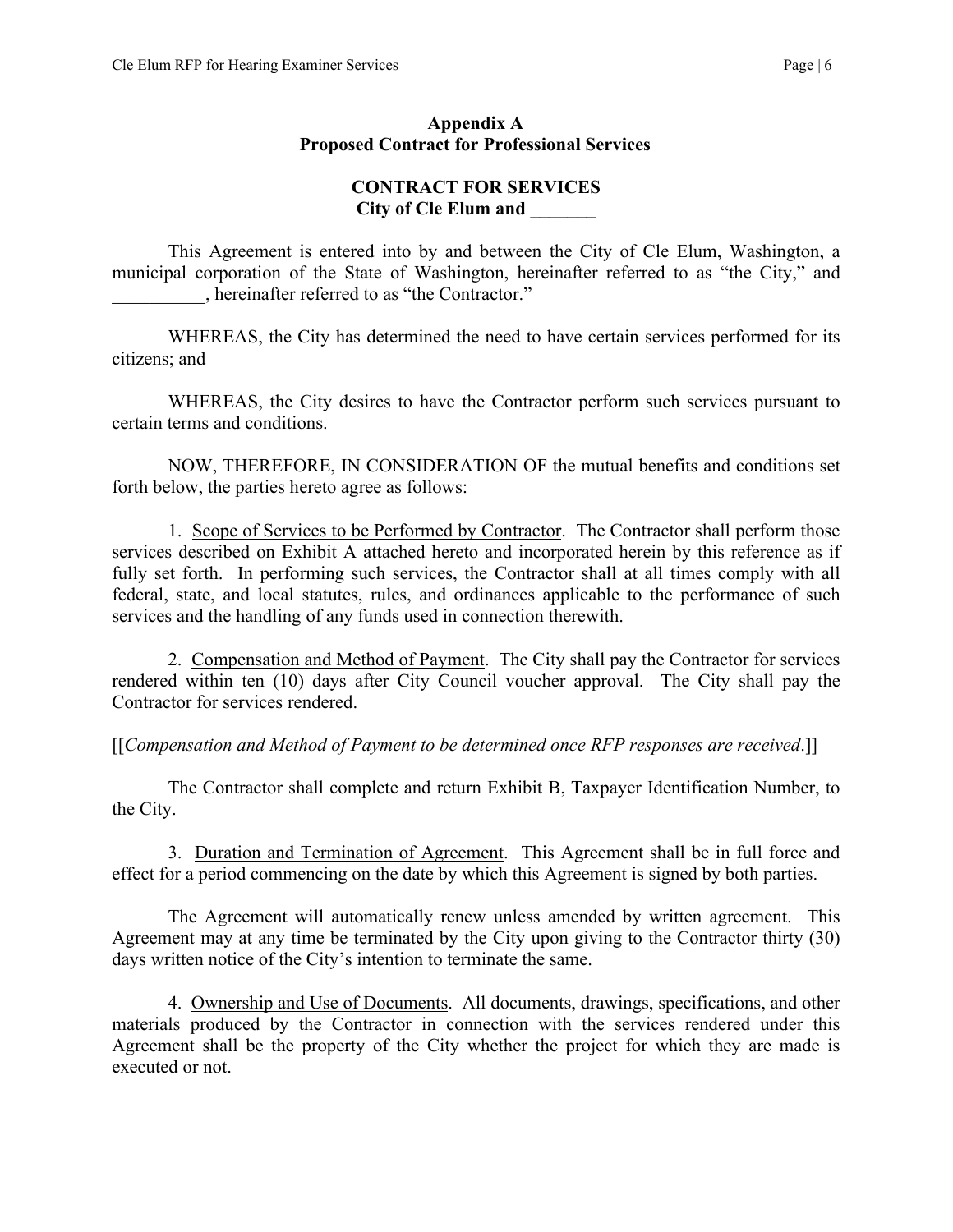5. Independent Contractor. The Contractor and the City agree that the Contractor is an independent contractor with respect to the services provided pursuant to this Agreement. Nothing in this Agreement shall be considered to create the relationship of employer and employee between the parties hereto. Neither the Contractor nor any employee of the Contractor shall be entitled to any benefits accorded City employees by virtue of the services provided under this Agreement. The City shall not be responsible for paying, withholding, or otherwise deducting any customary state or federal payroll deductions, including but not limited to FICA, FUTA, state industrial insurance, state workers compensation, or otherwise assuming the duties of an employer with respect to the Contractor or any employee of the Contractor.

The Contractor shall obtain and maintain a valid City business license.

6. Indemnification and Insurance. The Contractor shall indemnify the City and procure insurance coverage as outlined in Exhibit C attached hereto and incorporated herein by this reference as if fully set forth.

7. Audits and Inspections. The records and documents with respect to all matters covered by this Agreement shall be subject at all times to inspection, review, or audit by law during the performance of this Agreement. The City shall have the right to conduct an audit of the Contractor's financial statements and condition and the right to a copy of the results of any such audit or other examination performed by or on behalf of the Contractor.

8. Discrimination Prohibited. The Contractor shall not discriminate against any employee, applicant for employment, or any person seeking the services of the Contractor under this Agreement on the basis of race, color, religion, creed, sex, age, national origin, marital status, or presence of any sensory, mental, or physical handicap.

9. Assignment and Subcontract. The Contractor shall not assign or subcontract any portion of the services contemplated by this Agreement without the prior written consent of the City.

10. Entire Agreement. This Agreement contains the entire agreement between the parties hereto, and no other agreements, oral or otherwise, regarding the subject matter of this Agreement shall be deemed to exist or bind any of the parties hereto. Either party may request changes to the Agreement. Proposed changes which are mutually agreed upon shall be incorporated by written amendments to this Agreement.

11. Notices. Notices to the City of Cle Elum shall be sent to the following address:

City Clerk City of Cle Elum 119 West First Street Cle Elum, WA 98922 Phone number: (509) 674-2262

Notices to the Contractor shall be sent to the following address: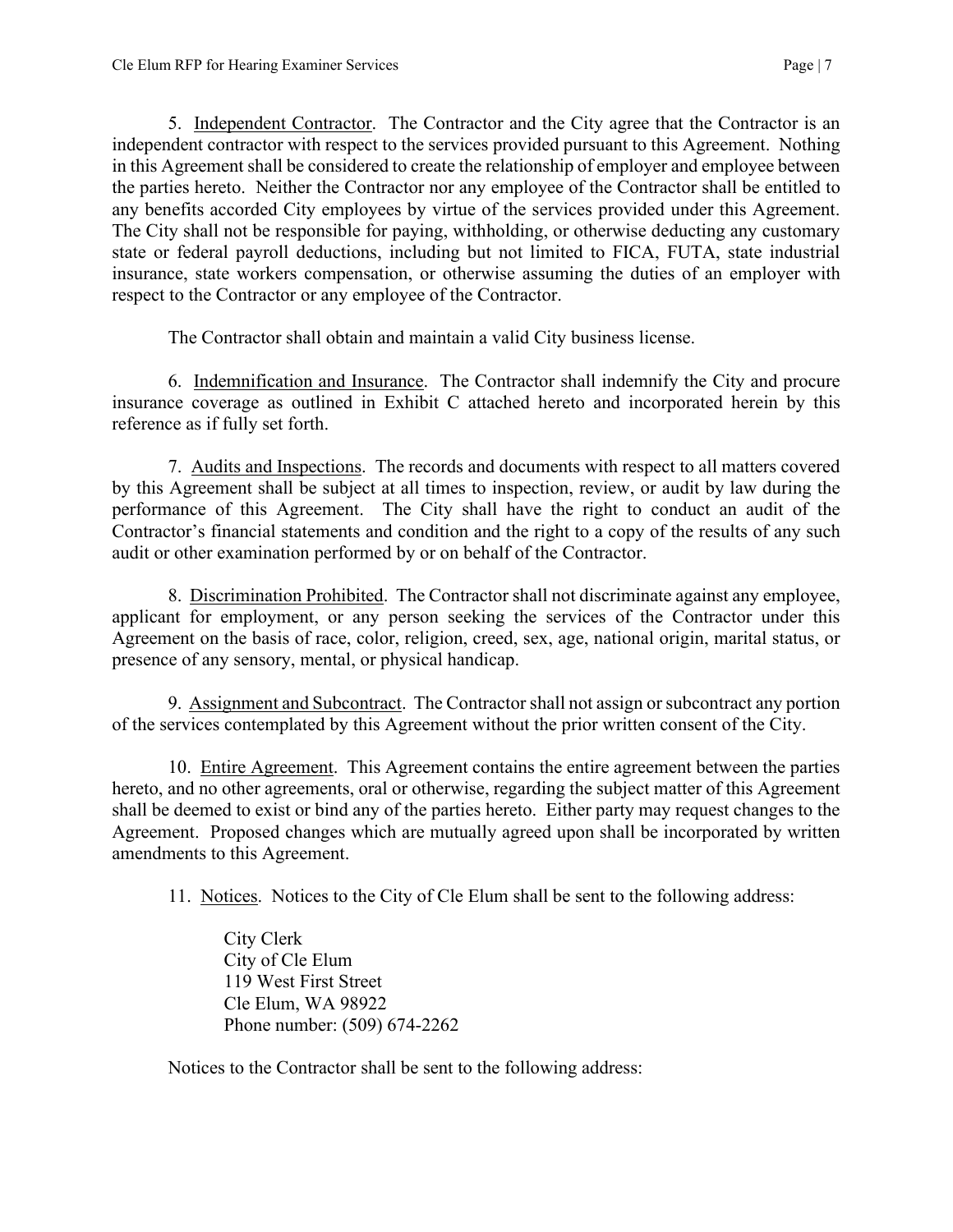# [INSERT]

12. Applicable Law; Venue; Attorneys' Fees. This Agreement shall be governed by and construed in accordance with the laws of the State of Washington. In the event any suit, arbitration, or other proceeding is instituted to enforce any term of this Agreement, the parties specifically understand and agree that venue shall be exclusively in Kittitas County, Washington. The prevailing party in any such action shall be entitled to its attorneys' fees, expert witness fees, and costs of suit.

# CITY OF CLE ELUM, WASHINGTON [[NAME/BUSINESS]]

Jay McGowan, Mayor [NAME]

By: By:

Date: Date: Date: Date:

Attest/Authenticated:

 $\overline{a}$ Kathi Swanson, City Clerk

Approved As To Form:

 $\overline{a}$ Alexandra L. Kenyon, City Attorney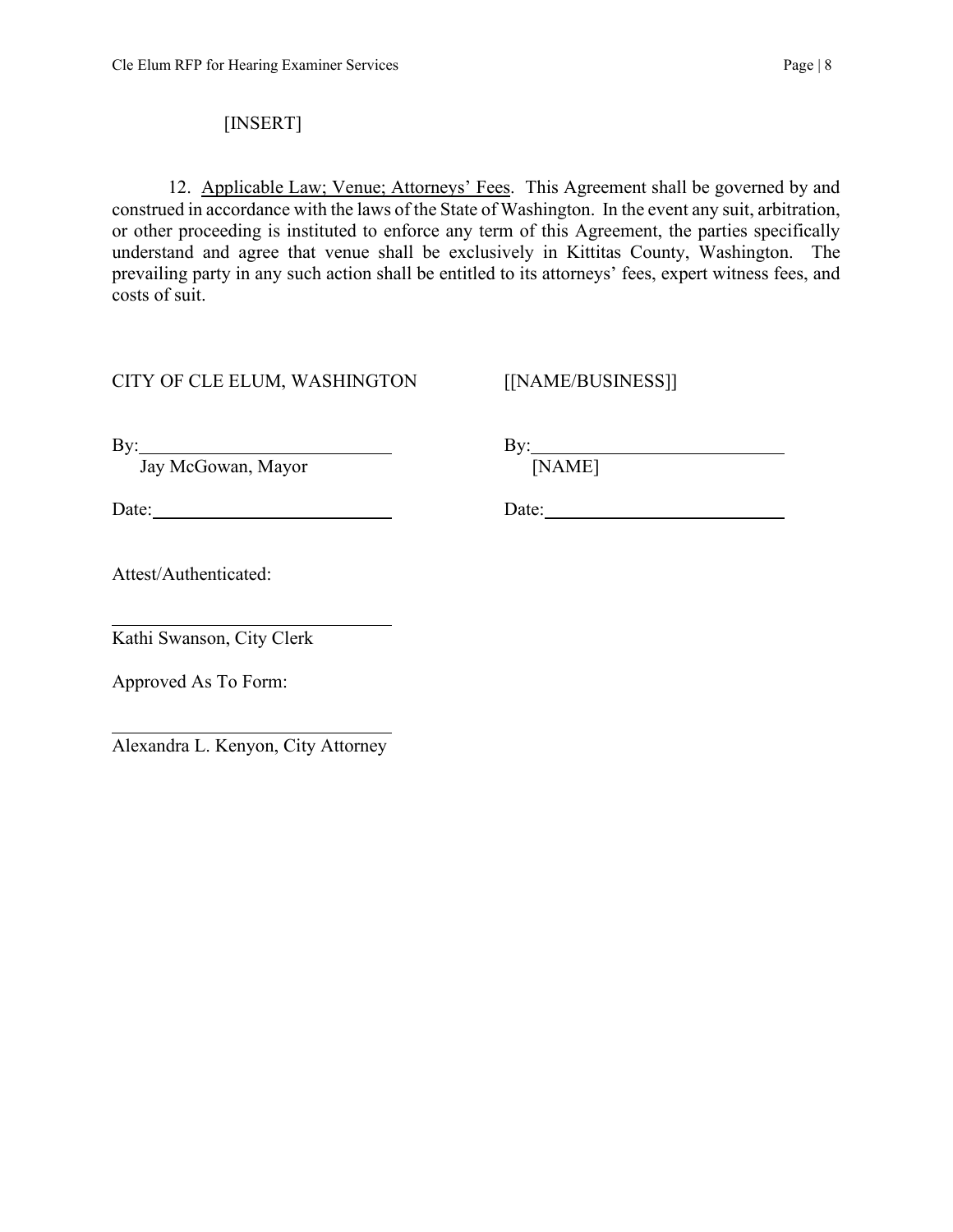#### **EXHIBIT A SCOPE OF SERVICES**

The Contractor shall furnish services in a commercially reasonable manner including, but not limited to, the following:

The Request for Proposals for Cle Elum Hearing Examiner Services is incorporated by this reference.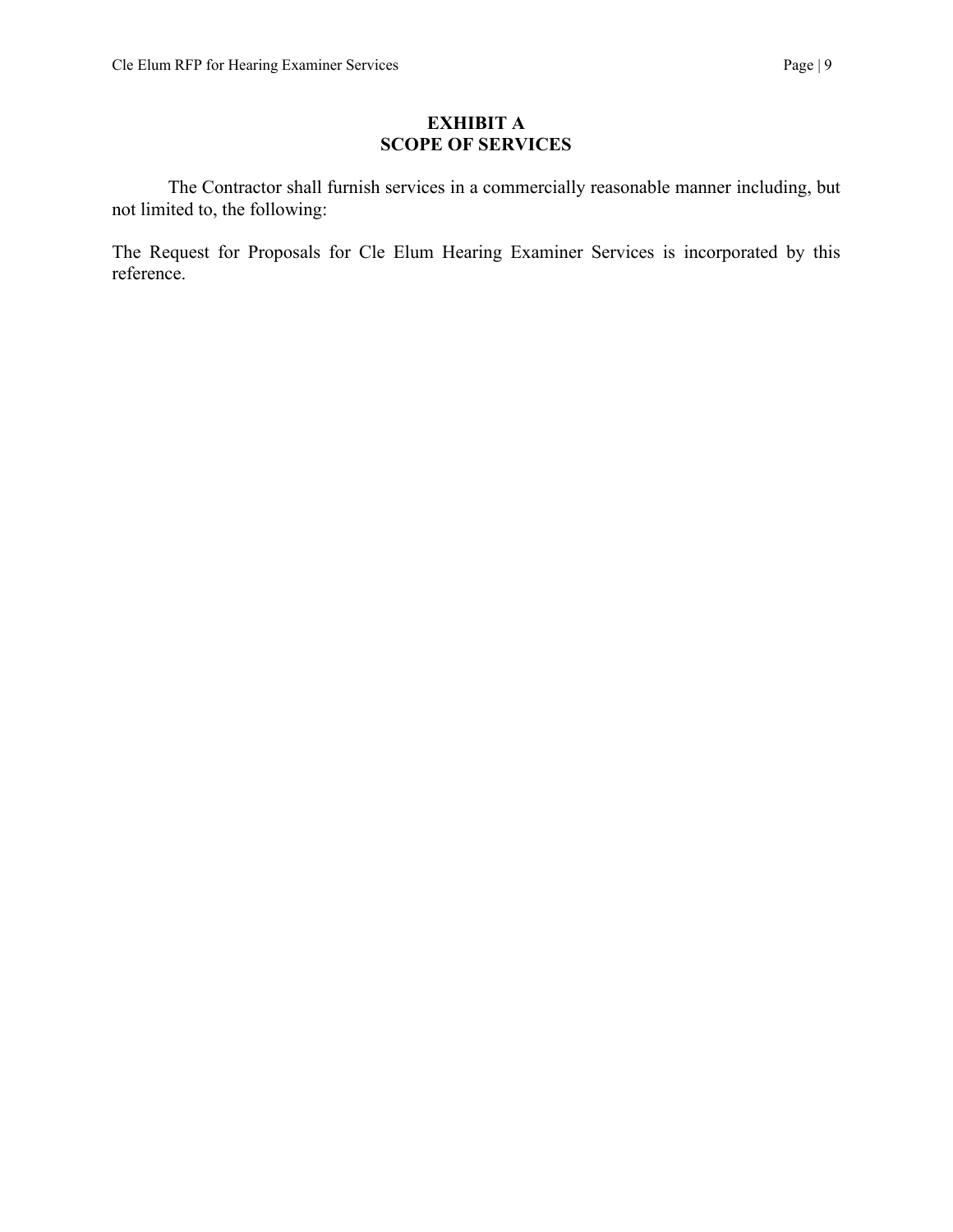#### **EXHIBIT B TAX IDENTIFICATION NUMBER**

#### CITY OF CLE ELUM 119 West First Street Cle Elum, WA 98922 Phone number: (509) 674-2262

In order for you to receive reimbursement from the City of Cle Elum, we must have either a Tax Identification Number or a Social Security Number. The Internal Revenue Code requires a Form 1099 for payments to every person or organization other than a corporation for services performed in the course of trade or business. Further, the law requires us to withhold 20% on reportable amounts paid to unincorporated persons who have not supplied us with their correct Tax Identification Number or Social Security Number.

Please complete the following information request form and return it to the City of Cle Elum before or along the submittal of the first billing voucher.

|        | Please check the appropriate category:  |             |                        |
|--------|-----------------------------------------|-------------|------------------------|
|        | Corporation                             | Partnership | Government             |
| Agency | Individual/Proprietor                   |             | Other (please explain) |
|        | $TIN#:$ __________<br>$SS#:$ __________ |             |                        |
|        | Print Name:                             |             |                        |
|        | Print Title:                            |             |                        |
|        | <b>Business Name:</b>                   |             |                        |
|        |                                         |             |                        |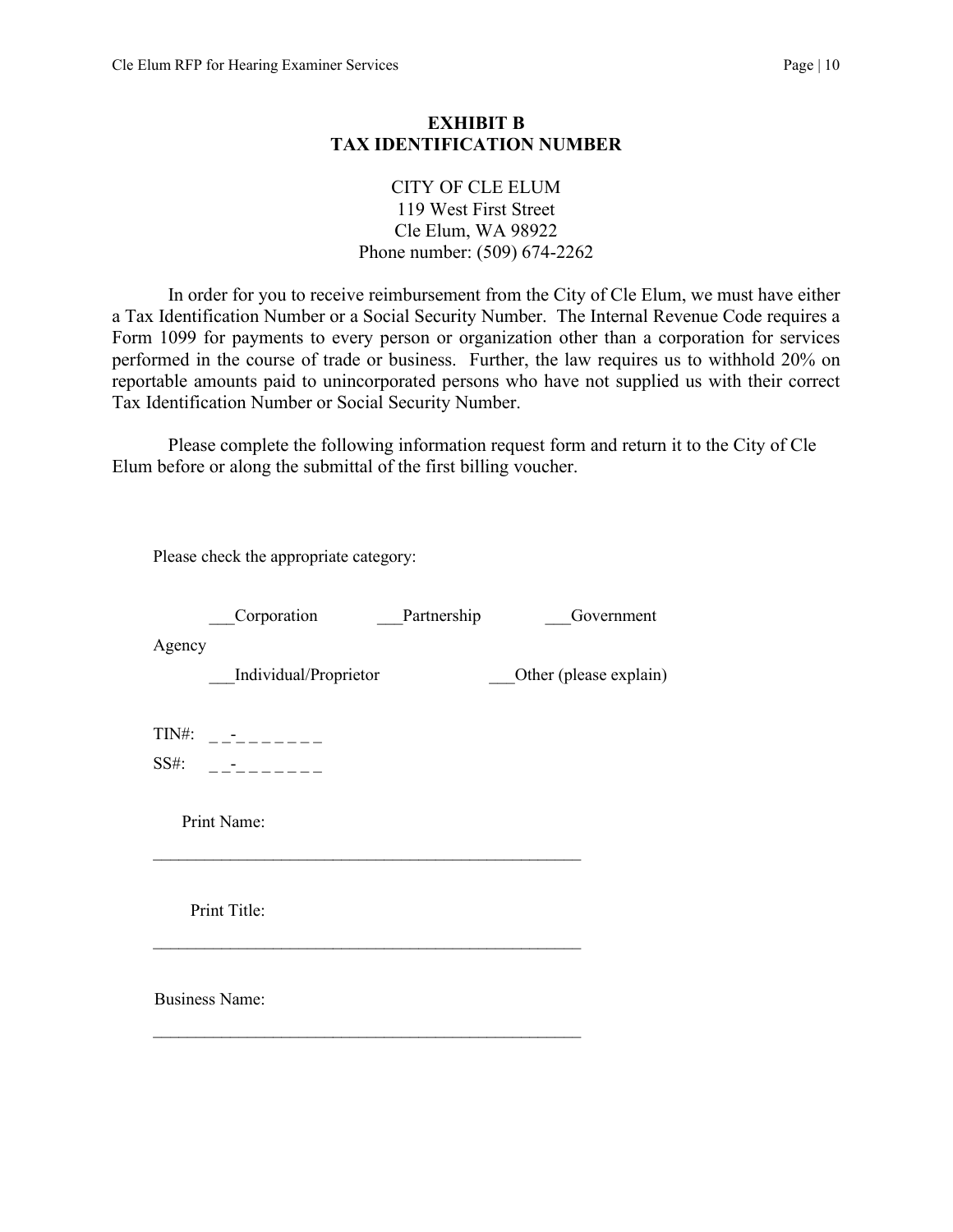#### **EXHIBIT C INDEMNIFICATION AND INSURANCE REQUIREMENTS**

#### **Indemnification / Hold Harmless**

The Contractor shall defend, indemnify, and hold the City, its officers, officials, employees, and volunteers harmless from any and all claims, injuries, damages, losses, or suits including attorney fees, arising out of or in connection with the performance of this Agreement, except for injuries and damages caused by the sole negligence of the City.

Should a court of competent jurisdiction determine that this Agreement is subject to RCW 4.24.115, then, in the event of liability for damages arising out of bodily injury to persons or damages to property caused by or resulting from the concurrent negligence of the Contractor and the City, its officers, officials, employees, and volunteers, the Contractor's liability hereunder shall be only to the extent of the Contractor's negligence. It is further specifically and expressly understood that the indemnification provided herein constitutes the Contractor's waiver of immunity under Industrial Insurance, Title 51 RCW, solely for the purposes of this indemnification.

### *This waiver has been mutually negotiated by the parties. The provisions of this section shall survive the expiration or termination of this Agreement.*

#### **A. Insurance Term**

The Contractor shall procure and maintain insurance, as required in this Section, without interruption from commencement of the Contractor's work through the term of the contract and for thirty (30) days after the Physical Completion date, unless otherwise indicated herein.

#### **B. No Limitation**

The Contractor's maintenance of insurance, its scope of coverage and limits as required herein shall not be construed to limit the liability of the Contractor to the coverage provided by such insurance, or otherwise limit the City's recourse to any remedy available at law or in equity.

#### **C. Minimum Scope of Insurance**

The Contractor's required insurance shall be of the types and coverage as stated below:

- 1. Automobile Liability insurance covering all owned, non-owned, hired, and leased vehicles. Coverage shall be at least as broad as Insurance Services Office (ISO) form CA 00 01.
- 2. Commercial General Liability insurance shall be as least at broad as ISO occurrence form CG 00 01 and shall cover liability arising from premises, operations, independent contractors, products-completed operations, stop gap liability, personal injury and advertising injury, and liability assumed under an insured contract. The Commercial General Liability insurance shall be endorsed to provide a per project general aggregate limit using ISO form CG 25 03 05 09 or an equivalent endorsement. There shall be no exclusion for liability arising from explosion, collapse, or underground property damage. The City shall be named as an additional insured under the Contractor's Commercial General Liability insurance policy with respect to the work performed for the City using ISO Additional Insured endorsement CG 20 10 10 01 and Additional Insured-Completed Operations endorsement CG 20 37 10 01 or substitute endorsements providing at least as broad coverage.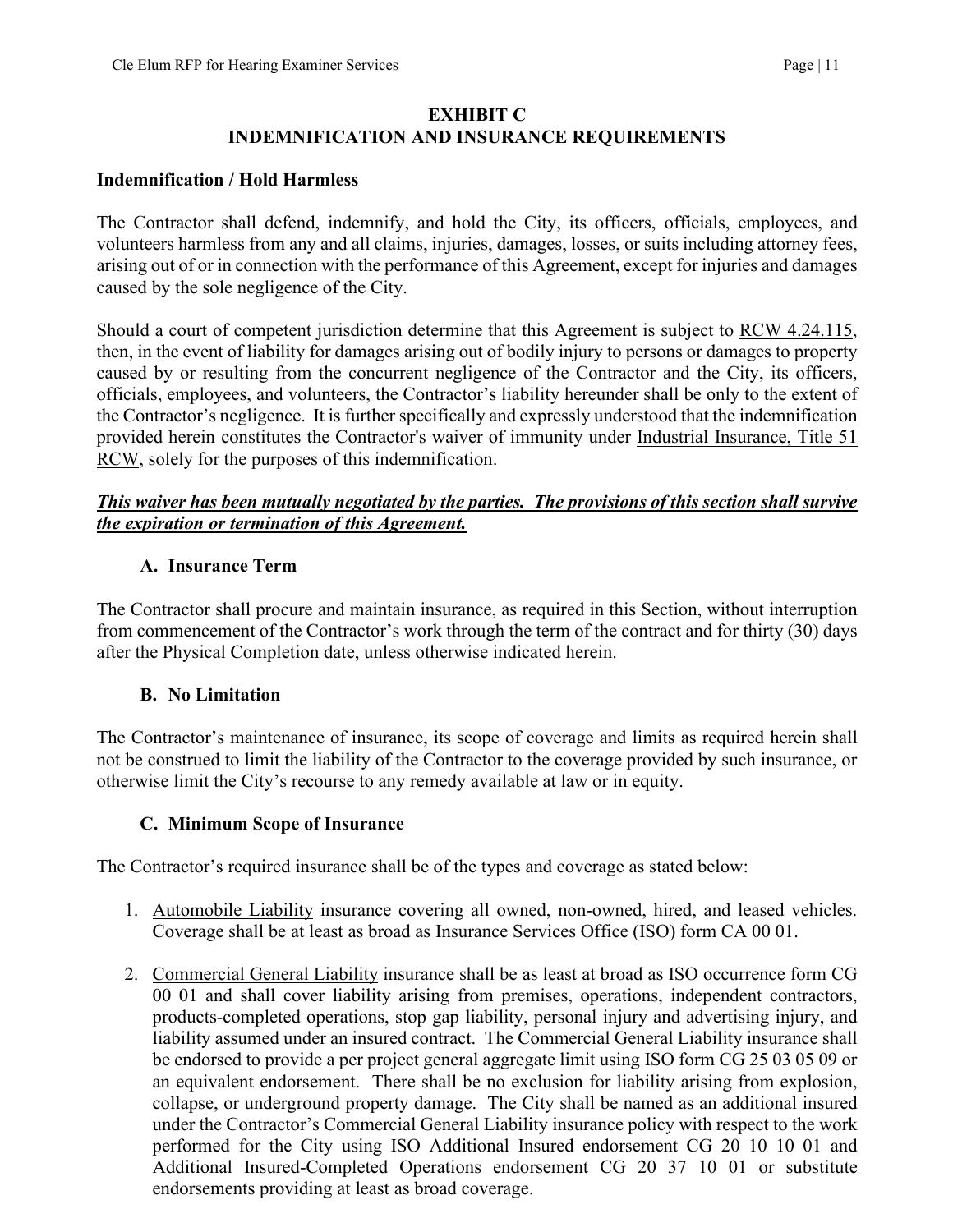3. Workers' Compensation coverage as required by the Industrial Insurance laws of the State of Washington.

### **D. Minimum Amounts of Insurance**

The Contractor shall maintain the following insurance limits:

- 1. Automobile Liability insurance with a minimum combined single limit for bodily injury and property damage of \$1,000,000 per accident.
- 2. Commercial General Liability insurance shall be written with limits no less than \$1,000,000 each occurrence, \$2,000,000 general aggregate, and \$2,000,000 products-completed operations aggregate limit.
- 3. Professional Liability insurance shall be written with limits no less than \$2,000,000 per claim and \$2,000,000 policy aggregate limit.

# **E. City Full Availability of Contractor Limits**

If the Contractor maintains higher insurance limits than the minimums shown above, the City shall be insured for the full available limits of Commercial General and Excess or Umbrella liability maintained by the Contractor, irrespective of whether such limits maintained by the Contractor are greater than those required by this contract or whether any certificate of insurance furnished to the City evidence limits of liability lower than those maintained by the Contractor.

# **F. Other Insurance Provision**

The Contractor's Automobile Liability and Commercial General Liability insurance policies are to contain or be endorsed to contain that they shall be primary insurance as respect the City. Any insurance, self-insurance, or self-insured pool coverage maintained by the City shall be excess of the Contractor's insurance and shall not contribute with it.

# **G. Acceptability of Insurers**

Insurance is to be placed with insurers with a current A.M. Best rating of not less than A: VII.

# **H. Verification of Coverage**

The Contractor shall furnish the City with original certificates and a copy of the amendatory endorsements, including but not necessarily limited to the additional insured endorsements, evidencing the insurance requirements of the Contractor before commencement of the work. Upon request by the City, the Contractor shall furnish certified copies of all required insurance policies, including endorsements, required in this contract and evidence of all subcontractors' coverage.

#### **I. Subcontractors' Insurance**